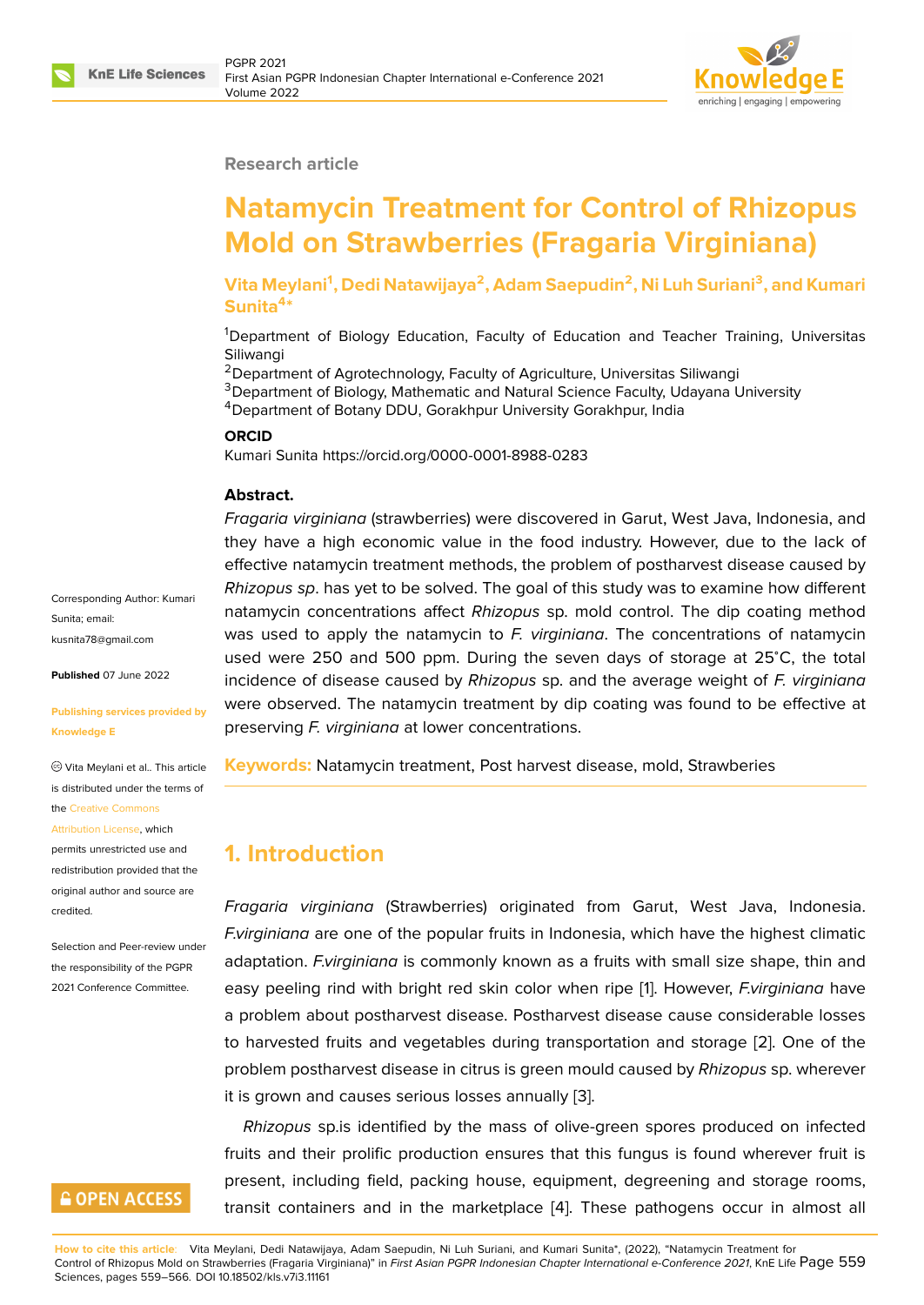citrus growing regions of the world [5]. These *Rhizopus* sp. species are strict wound pathogens, they are ubiquitous and produce profuse amount of asexual conidia that are readily disseminated by air [6,7]. One of solution to decreasing postharvest disease caused by fungal is antifungal such a[s](#page-6-3) natamycin.

The antifungal natamycin is a commonly used organic food additive [8]. Natamycin has board antifungal active against mould and yeast but not bacteria, because polyenes macrolids have ring structures that interact with membrane sterols with high affinity, thus causing the alteration of membrane structure and leading to the leak[ag](#page-6-4)e of cellular material [9,10]. Natamycin shows activity over a wide pH range (2-7) and effective at low concentrations (as low as 20 mg/l) and it shows no toxic effects even when ingested as high as 500 mg/l [11,12]. The effectiveness of natamycin to control *Rhizopus* sp.with spray treatment was incidence about 40%. Comparable with wrapped treatment on lemons with approximately 5mg/ml was about 40-50%.

However antifungal effect of natamycin to control green mould on artificially inoculated *Rhizopus* sp.has not been evaluated with liquid treatment and storage at 25<sup>∘</sup>C.In this study, antifungal effect of natamycin to control green mould on artificially inoculated *Rhizopus* sp. was evaluated and its impact on decay control and storability were assessed in room storage condition.

# **2. Methodology**

## **2.1. Preculture plant Pathogen**

#### **2.1.1. Pre-incubation for Spore Production**

Select a frozen vial (-70 °C glycerol stocks) or freeze dried tube from the fungal strain of concern (the culture must be a monoculture and have the status of a public deposited strain). Prepare suitable mould-agar plates (PDA) depending on preference of the strain. Transfer 100 µl of the culture stock under sterile conditions to the agar plate and disperse the liquid with a sterile spreader. Incubate for 5-14 days at 25<sup>∘</sup>C until sufficient spores (conidia) have formed, continue incubation if more sporulation is needed.

## **2.2. Harvesting Spores**

When spore-formation is confirmed, flood the agar plate with 5 ml sterile Peptone Physological Salt (PPS) + 0,05 % Tween 20. Subsequently, scrape off the fungal spores carefully with a sterile spreader. Collect the spore containing liquid in a sterile jar. Prepare, under sterile conditions, multiple screw capped vials containing 0,5 ml of 20%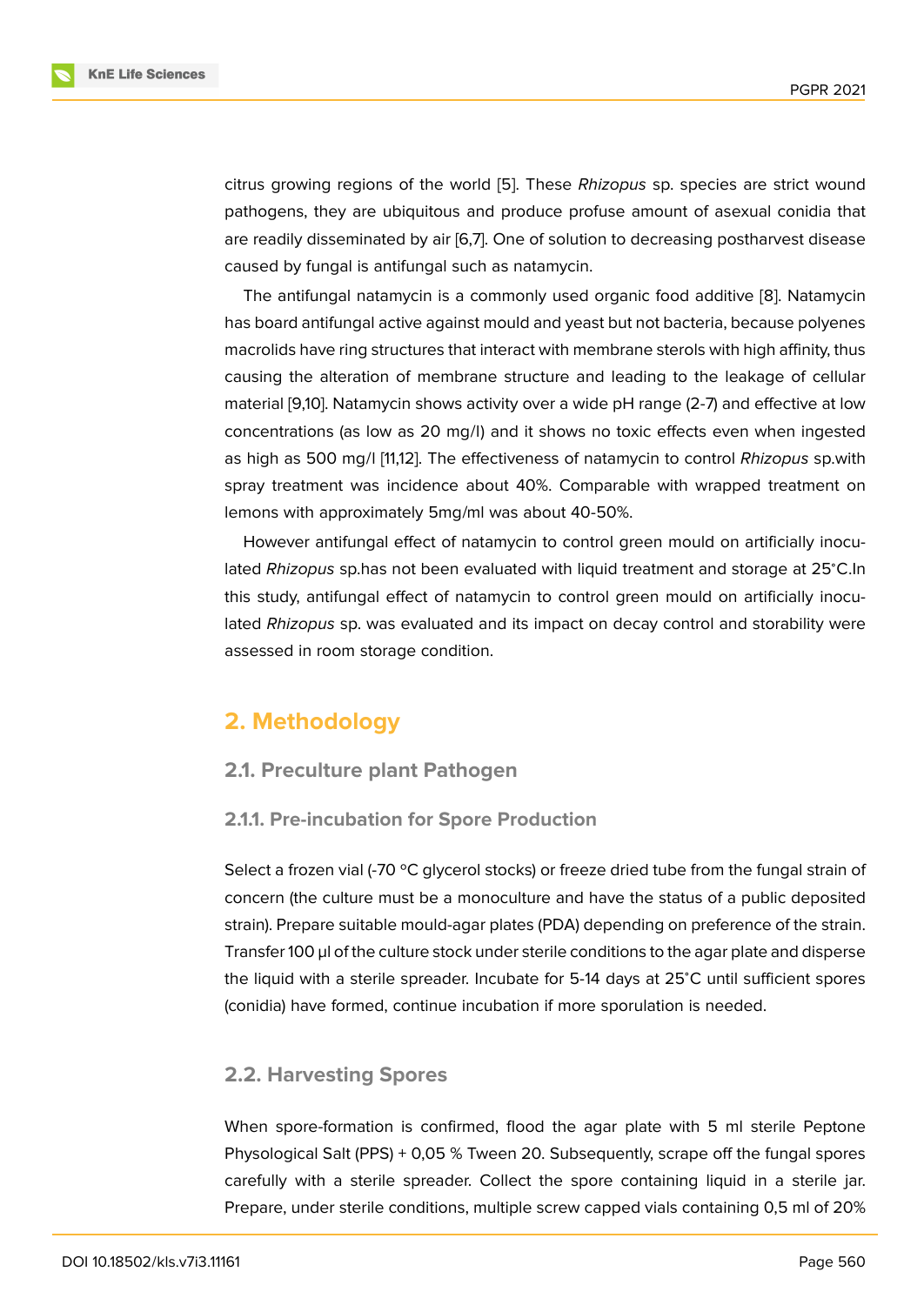glycerol. Disperse 0,5 ml spore containing liquid under continuously shaking to each glycerol vial. Store the vials under frozen conditions (-20<sup>∘</sup>C, preferably -70<sup>∘</sup>C). When frozen, thaw one vial to determine the viable cell count (spore density) of the frozen capped vials.

### **2.3. Pre-selection Fruits**

Fruit selection is done based on the following conditions:

- 1. fruits are free from visible damage, plagues or diseases before the start of the trial;
- 2. fruits were not subjected to any postharvest treatment before the start of the trial;
- 3. preferable organic grown crops are selected to minimize the interference of fungicides added prior to the start of the trial;
- 4. the selected fruits originate from one single batch. This comprises: same variety, grown on the same plantation, grown at the same time and grown under similar conditions; and
- 5. to minimize the variation in visual judgment, fruits have a standard size, uniform color and are similar from shape.

### **2.4. Decontamination of Fruits**

Surface-sterilize the fruits in a decontamination bath containing 100-mg/liter sodium hypochlorite solution. Subsequently, rinse the fruits with fresh water. Repeat the rinsing step, if necessary. Finally air dry the samples.

## **2.5. Treatment Post Harvest Fruit**

#### **2.5.1. Wound Inoculation**

A cork borer which can be regulated in depth is used to wound the fruits in a uniform manner (standard depth and size). Decontaminate the cork borer before use and with regular time intervals. Wound each fruit once. Perform handling and method in a uniform manner during the complete process of wound infection (practice if necessary). Thaw the spore suspension of the pathogenic fungus under room temperature conditions. Dilute the spore suspension in PPS to obtain a final dilution of 106 CFU/ml. Inoculate each wound directly with 10 µl of spore-suspension using a micropipette. Incubate the fruit samples for 3 hours at room temperature (wound placed upside). Plate the (diluted)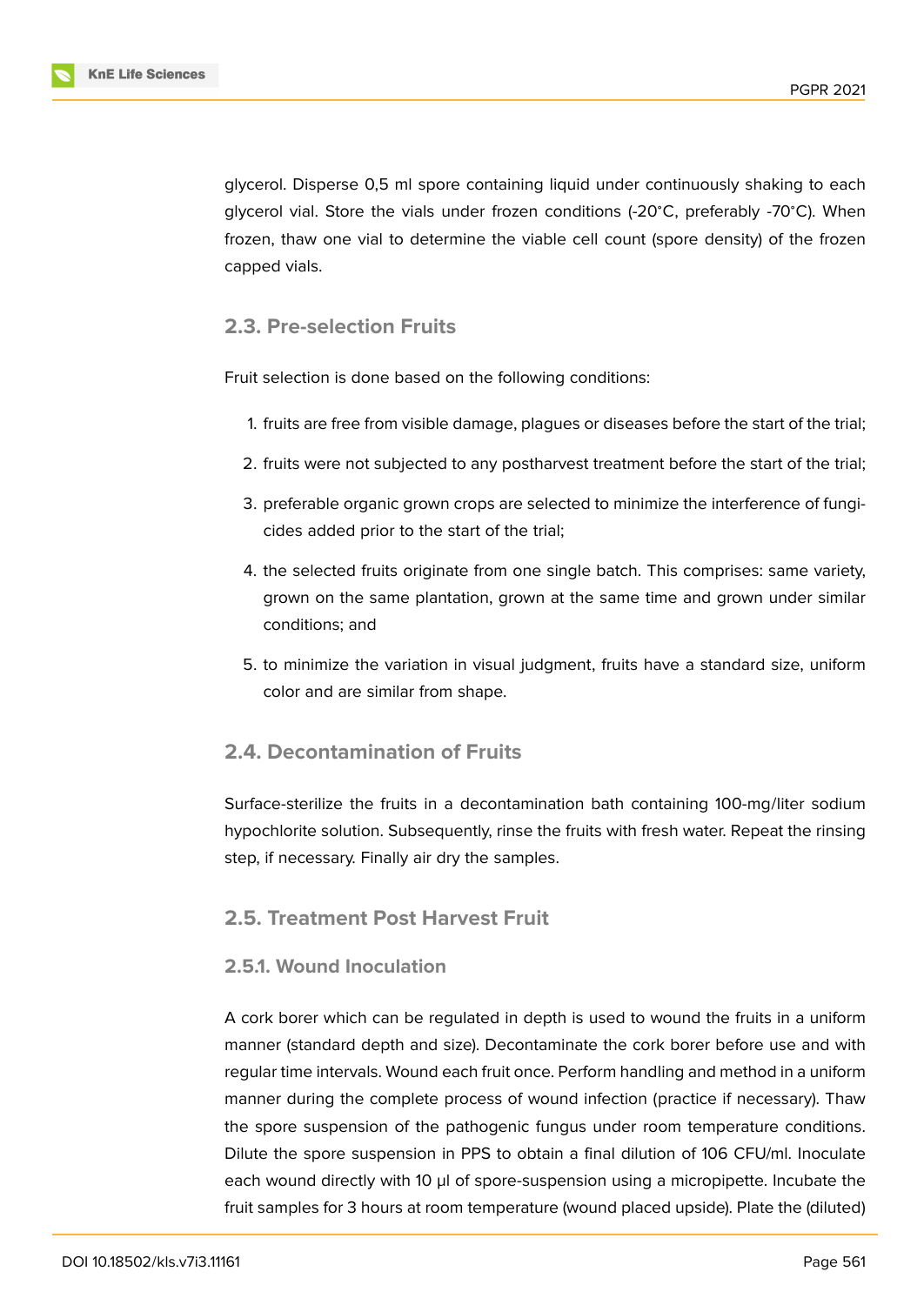

spore suspension on agar medium for confirmation of the total microbial load added to the fruit wounds.

## **2.6. Fungicide Treatment**

Use plastic disposable boxes with a transparent lid for fruit storage. The use of polystyrene foam (preformed) to keep the fruit samples in place is advised. Divide the fruit samples in batches of 40 fruit samples per treatment. Each treatment consists of 5 replicates, considering each treatment a box of 8 fruit samples. The treatment process is done by placing the fruits in an onion bag (or equivalent) and add the bag fruit to a dipping bath (10 ∼25 liter bin) containing either one of the treatments mentioned in table 1. Dip the fruits for one minute by gently shaking. Finally, remove the fruits from the container and let it drain for 15 seconds. The complete treatment process is done under ambient conditions. Transfer the fruits to the storage boxes with the wound placed upside and subsequently close all boxes.

#### **2.7. Storage**

Storage temperature and moisture content is conform the commercial practice. Store sample boxes in random order to avoid deviations from storage conditions. Keep sample boxes away from direct sunlight. Cover with black foil, if necessary. Monitor temperature during the complete trial (additionally monitor moisture content, if possible). The sample boxes are labelled/coded unrecognizable to the person executing the assessment.

#### **2.8. Assessment post-harvest Fruit**

Assessment of the fruits is done by measuring pathogen incidence and severity at regular time interval (depends on the tested fruit and/or fruit contaminant).

# **3. Result and Discussion**

**3.1. Effectiveness of Natamycin to control postharvest green mould on F.virginiana**

#### **3.1.1. Incidence of Rhizopus sp. on F.virginiana**

In this study, the ability of natamycin treatments to protect *F.virginiana* from green mould *Rhizopus* sp. was investigated. Postharvest natamycin application effectively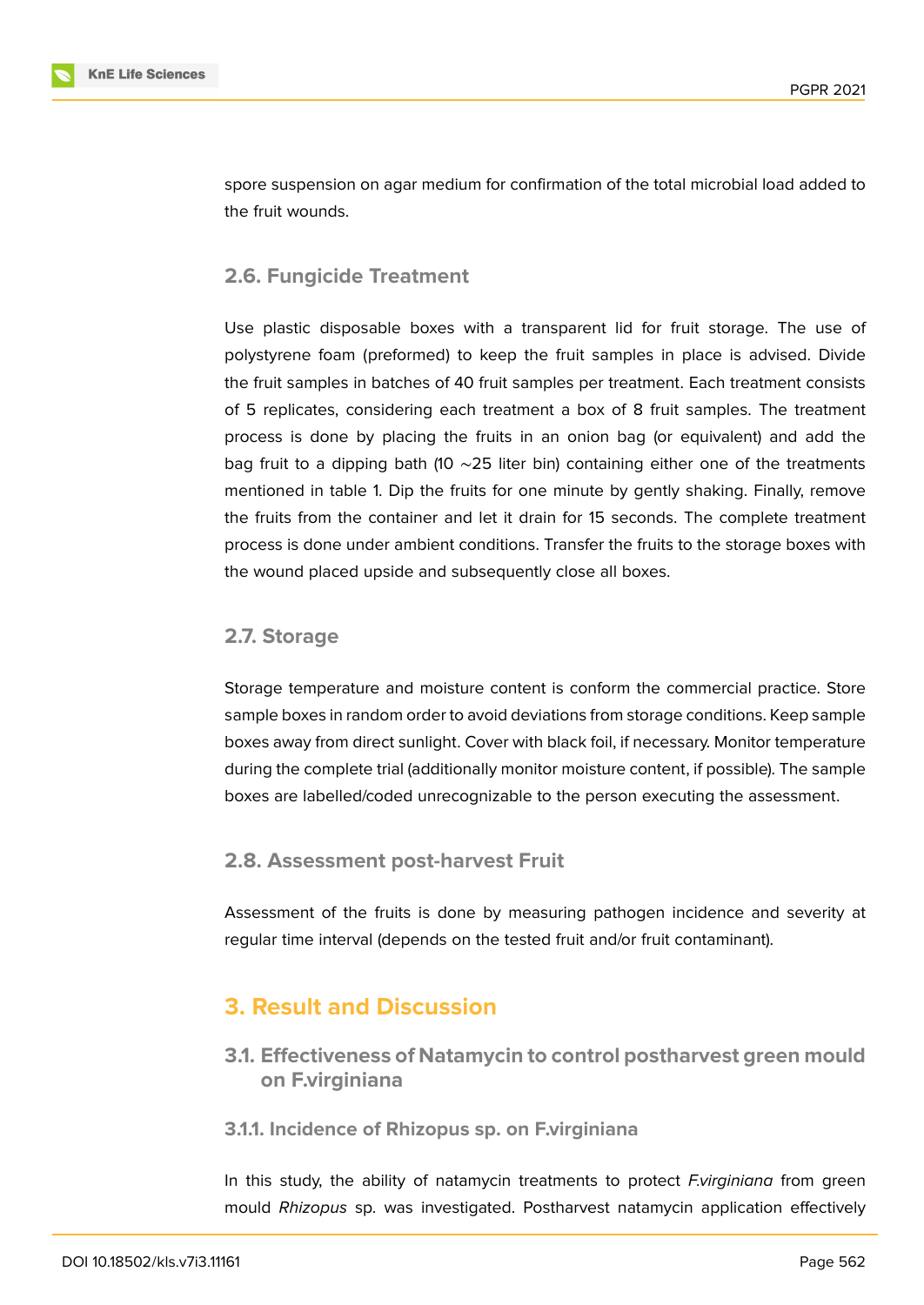controlled decay on *F.virginiana*, but the effectiveness of natamycin was dependent on the concentration used. For instance, after days of incubation, the incidence of green mould on *F.virginiana* untreated was 43% at days 4th (Fig. 1).



<span id="page-4-0"></span>**Figure** 1: The incidence of *F.virginiana* by *Rhizopus* sp. controlled treatment.

Figure 1 result difference significantly with treated sample with natamycin at 250 ppm was about 30% and 500 ppm was about 35% (Fig. 2). The incidence of *F.virginiana* by *Rhizopus* sp. controlled treatment wider than with natamycin treatment (250 ppm and 500 ppm[\).](#page-4-0)



**Figure** 2: The incidence of *F.virginiana* by *Rhizopus* sp. 250 ppm and 500 ppm natamycin treatment.

<span id="page-4-1"></span>Figure 2. showed the incidence of *F.virginiana* by *Rhizopus* sp. 250 ppm and 500 ppm natamycin treatment. The result showed that the lower concentration of natamycin has been effective than high concentration. However, in another case concentration of natam[yci](#page-4-1)n more effective at 8-10 ppm in vanilla-flavoured yoghurt to reduced yeast growth than lower concentration of 5-7 ppm [13]. Beside that, the times of storage and temperatures used to incubation sample needed about 4 days to reduced *Rhizopus* sp.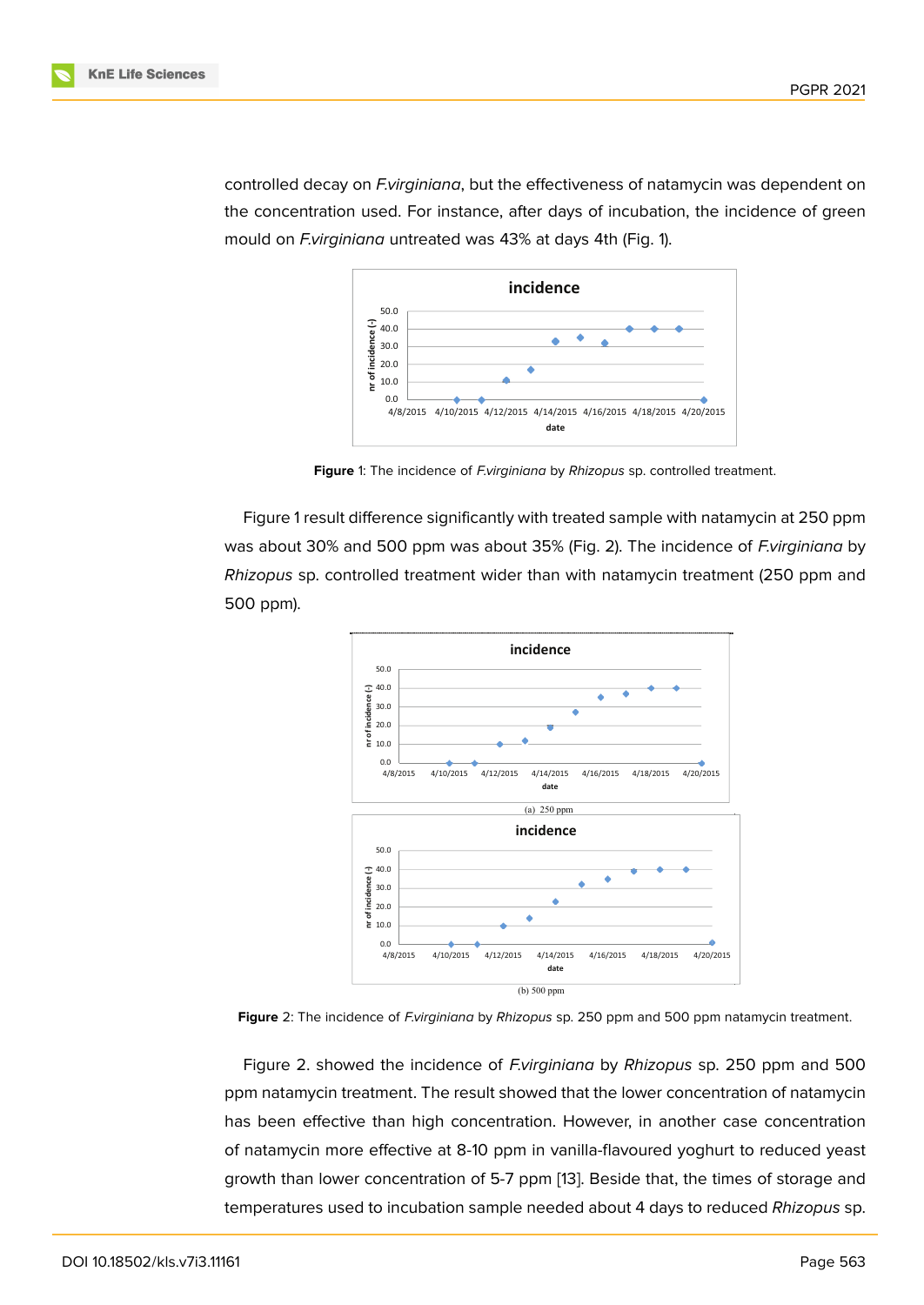PGPR 2021

was 43% (controlled treatment), 30 and 35% (250 and 500 ppm) at 25<sup>2</sup>C with dip coating method. Compare with [8] experiments result that after 4 weeks of storage at 4<sup>8</sup>C, the incidence of *Rhizopus* sp. mould on lemons with 5 mg/l natamycin spray treatment was reduced by 15% after 14 days of incubation.



**Figure** 3: The weight average of *F.virginiana* controlled treatment.



**Figure** 4: The weighted average of *F.virginiana* by *Rhizopus* sp. 250 ppm and 500 ppm natamycin treatment.

The effectiveness of natamycin to control *Rhizopus* sp. also can seen by weight average on *F.virginiana*. For instance, weighted average of *F.virginiana* at 17 days was 3.0 (controlled treatment) (Fig. 3), 3.0, and 3.1 (250 and 500 ppm of natamycin treatment) (Fig. 4). This results show that controlled treatment and natamycin treatment were similar impact to weighted average of *F.virginiana*.

## **4. Conclusion**

In conclusion, our result highlights show that the natamycin treatment with 250 ppm reduce incidence about 32% *Rhizopus* sp while non treated reduce incidence of green mould on artificially inoculated about 7%. Future research will be aimed a investigating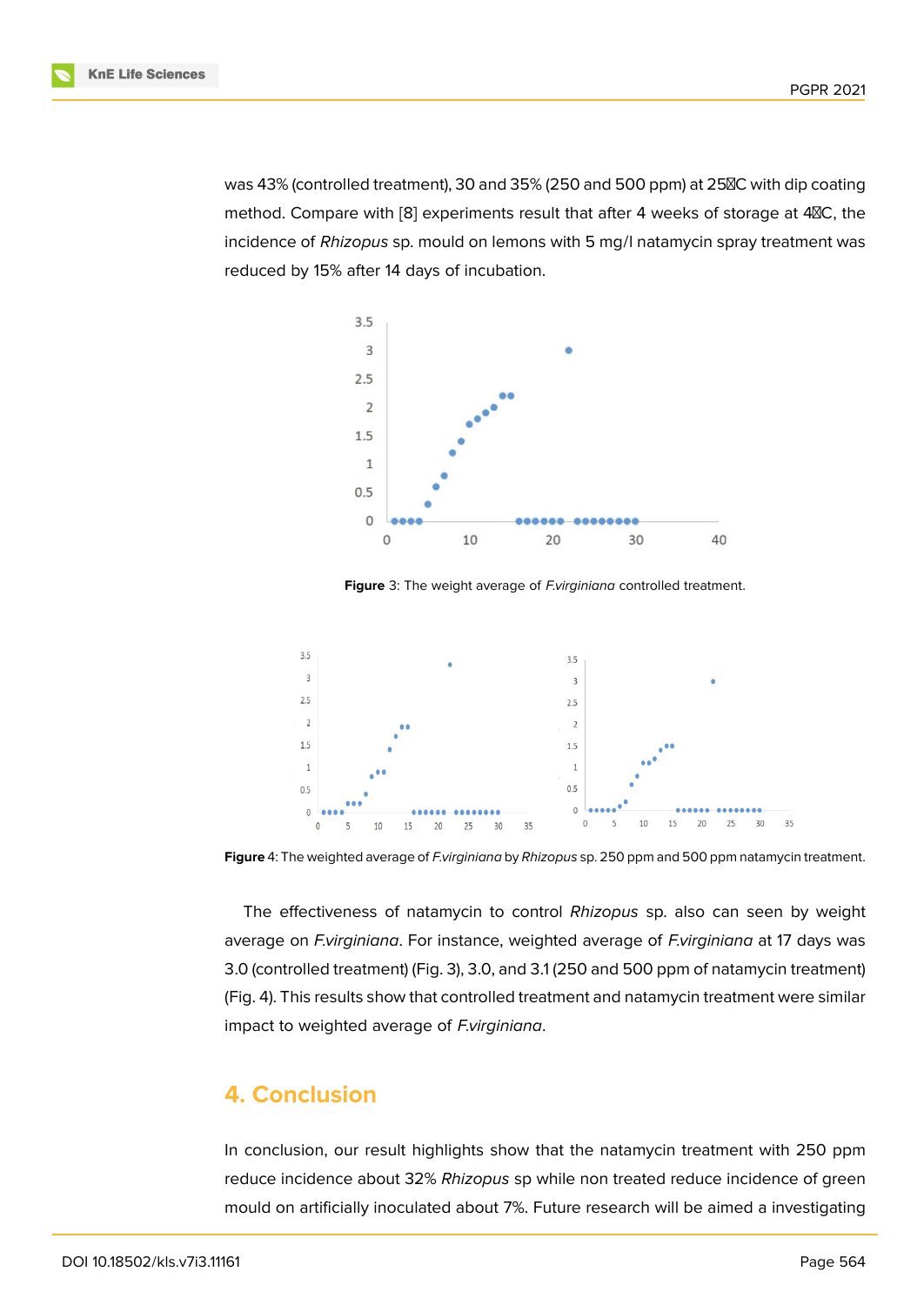

about effectiveness of natamycin on another fruits such as citrus and another fungal such as *Penicillium digitatum*., *Alternaria alternate* ect.

# **References**

- <span id="page-6-0"></span>[1] Baubaker H, Saadi B, Boudyach EH, Benaoumar AA. Sensitivity of *Penicillium digitatum* and *P. italicum* to imazalil and thianbendazole in Morocco. Plant Pathology Journal. 2009;8(4):152-158.
- <span id="page-6-1"></span>[2] Bensu Y, Fatih O, Nese BA, Pervin BA. Natamycin treatment to control postharvest mold development and improve storability of citrus fruits. Journal of Food, Agriculture & Environment. 2014;12(2):188-192.
- <span id="page-6-2"></span>[3] Delves-Broughton J, Thomas LV, Doan CH, Davidson PM. Natamycin. Antimicrobials in food.  $3^{rd}$  ed. Davidson PM, Sofos JN, Branen AL, editors. Boca Raton: CRC Press; 2005.
- [4] Dzigbordi B, Adubufour J, Dufie W-M. The effects of different concentrations of natamycin and the point of addition on some physicochemical and microbial properties of vanilla-flavoured yoghurt under refrigerated condition. International Food Research Journal. 2013;20(6):3287-3292.
- <span id="page-6-3"></span>[5] Eckert JW, Brown GE. Fresh citrus fruits. Wardowski WF, Nagy S, Grierson W, editors. New York: Van Nostrand Reinhold Company Inc; 1986.
- [6] Eckert JW, Eaks IL. Postharvest disorders and diseases of citrus fruits in: The Citrus Industry. W. Reuther, E.C. Calavan, and C.E. Carman, eds. University of California Press, Oakland 1989; 5:179-260
- [7] Edelstein PH, Edelstein MA. Natamycin as a selective antifungal agent in media for growth of *Legionella* spp. Journal Clinical Microbiology. 1996;34:185-187.
- <span id="page-6-4"></span>[8] Gil JA, Martin JF. Biotechnology pf antibiotics.  $2^{nd}$  ed. Strohl WR, editor. New York: Marcel Dekker; 1997.
- [9] Gupta AK, Sauder DN, Shear NH. Antifungal agents: An overview. Journal of the American Academy of Dermatology. 1994;30:677-698.
- [10] Holmes GJ, Eckert JW. Relative fitness of imazalil-resistant and sensitive biotypes of *Penicillium digitatum*. Plant Disease. 1995;79(10):1068-1073.
- [11] Martasari C, Karsinah, R. Characterization of Indonesian "siam" cultivar (*Citrus nobilis Lour*.) by morphological and ISSR markers. ARPN Journal of Agricultural and Biological Science. 2012;7(10):830-835.